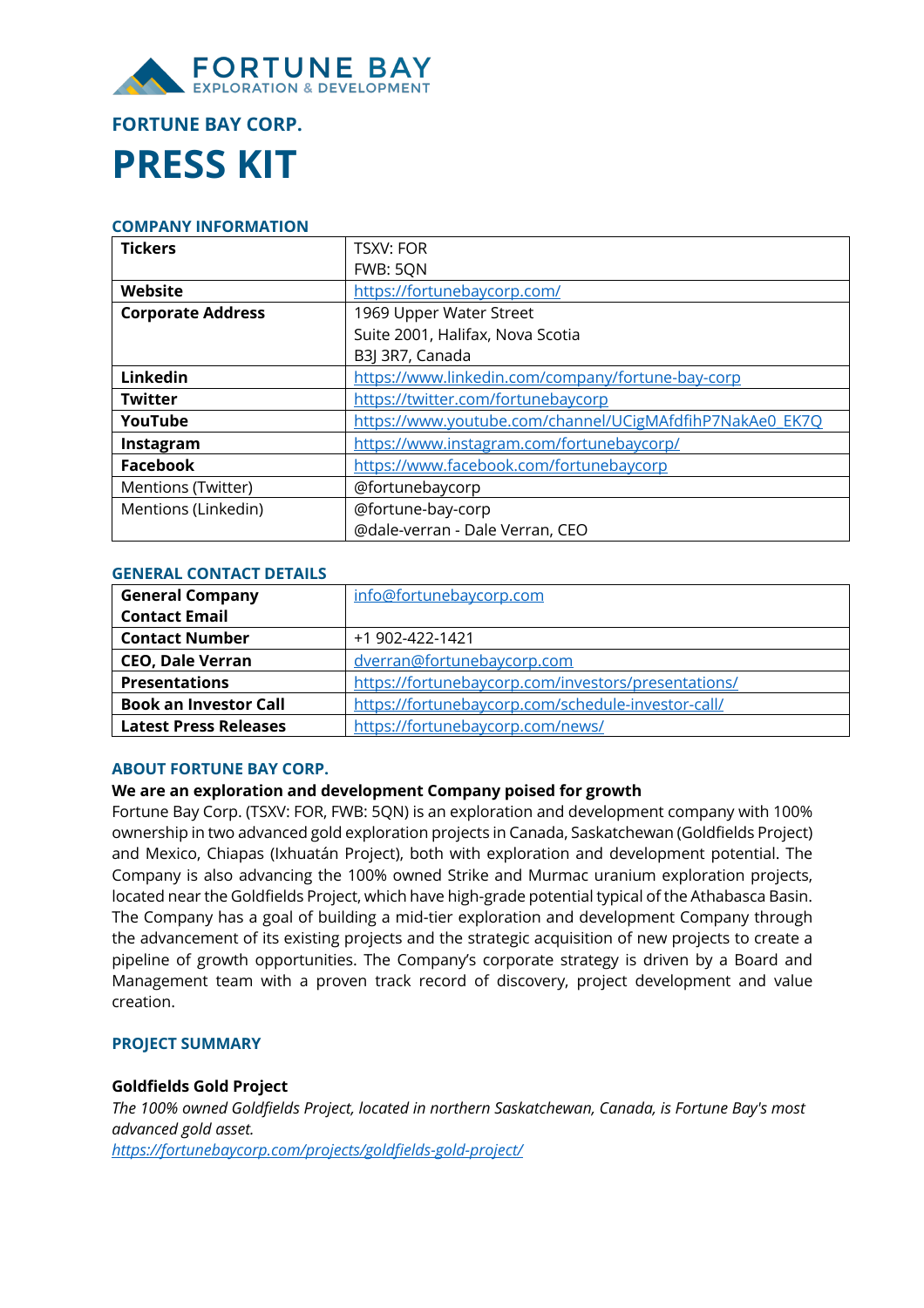

The Goldfields Project ("Goldfields" or the "Project") is the Company's most advanced asset located in northern Saskatchewan, approximately 13 kilometres from Uranium City. The Project is host to the Box and Athona gold deposits which contain combined Indicated Mineral Resources of 975,000 oz of gold (22.6 million tonnes at an average grade of 1.34 g/t) and Inferred Mineral Resources of 176,000 oz of gold (6.0 million tonnes at an average grade of 0.92 g/t). Goldfields is endowed with established infrastructure including existing roads, a powerline to site, and nearby facilities and an airport at Uranium City. The Project has a history of gold production (64,000 oz Au produced between 1939 to 1942), numerous exploration drilling campaigns and various historical mining studies. The Box open-pit mine and mill development is permitted having received Ministerial approval under the Environmental Assessment Act in May 2008. The ~5,000 hectare Goldfields property presents numerous exploration opportunities, including the potential to expand the Box and Athona deposits and discover additional resources at several other gold prospects and occurrences.

# **Ixhuatán Gold Project**

*The 100% owned Ixhuatán Project, located in Chiapas State, Mexico, is an advanced gold project with exploration and development upside. https://fortunebaycorp.com/projects/ixhuatan-gold-project/*

The Ixhuatán Project consists of the 4,176 hectare Rio Negro concession. A historical mineral resource estimate was completed for the Campamento deposit in accordance with NI 43-101 with an effective date of June 22, 2006. The estimate includes Measured and Indicated Mineral Resources of 1.04 million ounces of gold (17.6 million tonnes at 1.8 g/t Au) and 4.4 million ounces of silver (17.6 million tonnes at 7.8 g/t Ag), and Inferred Mineral Resources of 0.7 million ounces of gold (21.8 million tonnes at 1.0 g/t Au) and 2.3 million ounces of silver (21.8 million tonnes at 3.2 g/t Ag). The Project also includes a number of gold-silver-copper exploration target areas in an exceptional geological setting prospective for epithermal and porphyry mineralization.

## **Strike Uranium Project**

*The 100% owned Strike Uranium Project has been identified to have potential for high-grade unconformity-related, basement-hosted uranium deposits in a setting similar to other discoveries on the margin of the Athabasca Basin.*

*https://fortunebaycorp.com/projects/strike-uranium-project/*

The Project covers an area of approximately 10,000 hectares and is located 25 kilometres west of Uranium City and the Company's flagship Goldfields Project in northern Saskatchewan. Previous work and historical datasets support the Project's potential for high-grade unconformity-related, basement-hosted uranium deposits in accordance with current exploration models for these types of deposits. Key exploration criteria identified include known uranium endowment (host to numerous high-grade >1%  $U_3O_8$  historical uranium occurrences and historical uranium mining), favourable geological settings, and indicative alteration and geochemical pathfinder signatures. Clean-energy hydro power stations are available within 10 kilometres of the Project to the north and regional airports are available at Uranium City and Camsell Portage.

# **Murmac Uranium Project**

*The 100% owned Murmac Uranium Project has been identified to have potential for high-grade unconformity-related, basement-hosted uranium deposits in a setting similar to other discoveries on the margin of the Athabasca Basin.*

*https://fortunebaycorp.com/projects/murmac-uranium-project/*

The Project covers an area of approximately 5,300 hectares and is located 15 kilometres south of Uranium City. The Project is endowed with established infrastructure including existing roads, powerline, and nearby facilities and an airport at Uranium City. The exploration potential of the